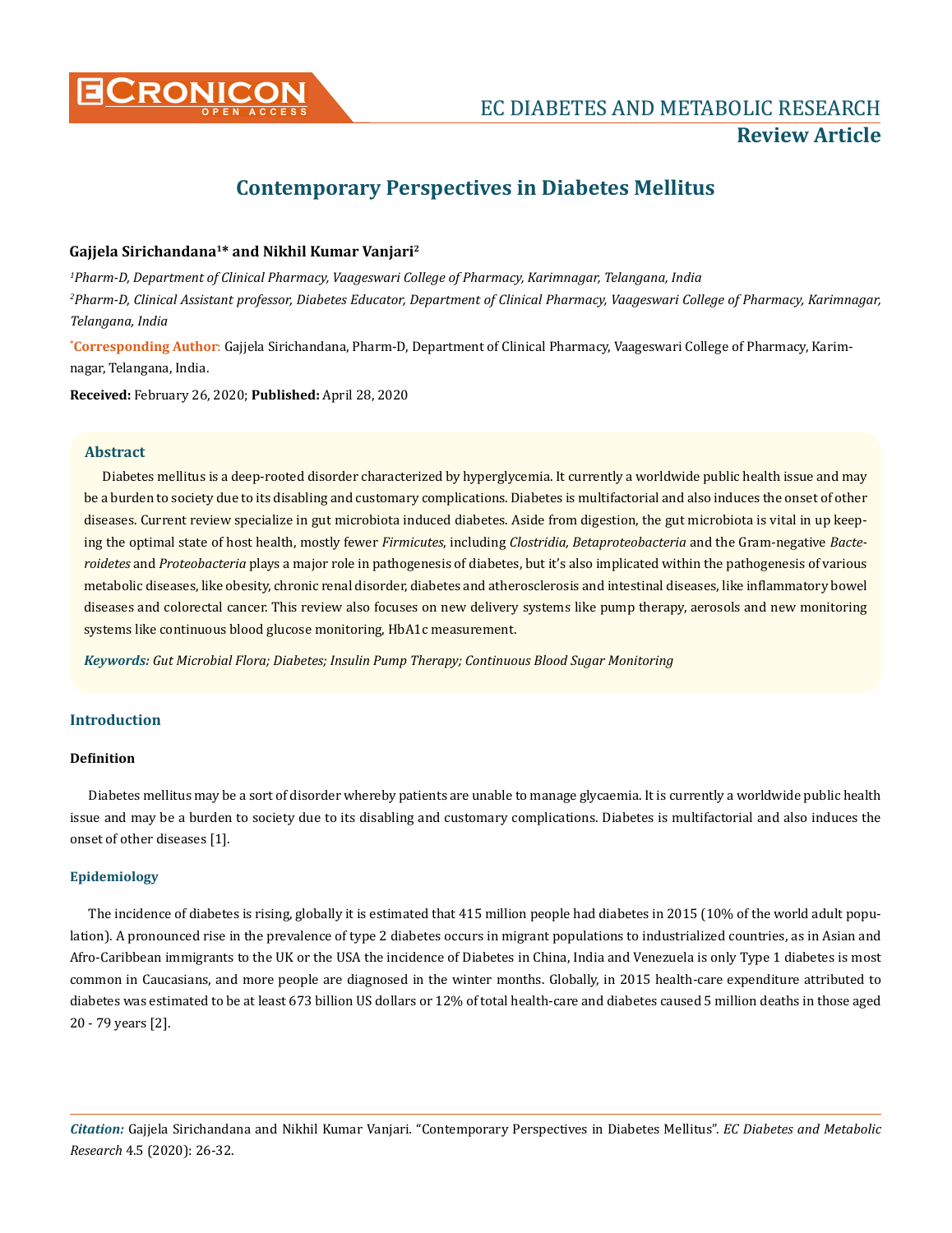#### **Gut microbiota**

The microorganisms present in the gastrointestinal tract are known as the gut microbiota majorly divided in to *Proteobacteria, Firmicutes, Actinobacteria* and *Bacteroidetes*. These microbiotas are plays a major role in the host metabolism and physiology regulation [3]. Apart from digestion, the gut microbiota is important in up keeping the optimal state of host health, but it is also implicated in the pathogenesis of numerous metabolic diseases, like obesity [5,6], chronic kidney disease [11,12], diabetes [7-10] and atherosclerosis [13- 15], and intestinal diseases [4], such as inflammatory bowel diseases [16] and colorectal cancer [17-19]. Nowadays, there is a violent changes in the human diet as a result of the common consumption of highly processed foods, with an increased intake of carbohydrates, decreased intake of dietary fiber results in development of diabetes [20]. This is an example of a typical "Western diet" where individuals consume approximately only half the recommended intake of 30 g of fiber daily [21]. As fibers cannot be digested by the human digestive fluid, they are fermented by the gut microbiota, thereby generating short-chain fatty acids (SCFAs) as metabolites [22]. SCFAs produce immunoglobulin A and immunosuppressive cytokines results in systemic anti-inflammatory effects [22]. Loss of early-life exposure due to the increased use of antibiotics and a decrease in fiber intake results in dysbiosis [23,24], which is implicated in the increased incidences observed in inflammatory diseases, including diabetes [25]. SCFAs play vital roles in type 2 diabetes. There have been several studies reporting that the number of bacteria involved in SCFA production was significantly lower in people with type 2 diabetes. SCFAs binds to G-protein coupled receptors and exerts their actions. SCFAs promote the secretion of the incretin hormone, it is a glucagon-like peptide-1 which is made by enteroendocrine L cells. Glucagon-like peptide-1 impedes secretion of glucagon, hampers gluconeogenesis within the liver, improves insulin sensitivity and augments central satiety, thereafter leading to bodyweight loss. Furthermore, the low-grade inflammatory response caused by bacteria migration from the intestines into the mesenteric fat and therefore the blood hindered directly by SCFAs.

#### **Gut microbial flora induced Type 2 diabetes:**

The major risk factor for diabetes is obesity, some studies show that there is a correlation between obesity and gut microbiota. A lowered abundance of butyrate-producing microbes and an increased abundance of *Lactobacillus* sp [9, 10,26], Larsen., *et al.* [26] noted that in human male type 2 diabetes patients, as compared with-diabetic healthy subjects, there were significantly fewer *Firmicutes*, including *Clostridia, Betaproteobacteria* was more abundant in type 2 diabetes patients. These observations hint that the Gram-negative *Bacteroidetes* and *Proteobacteria* might induce the pathogenesis of type 2 diabetes through an endotoxin-induced inflammatory response as the endotoxin, lipopolysaccharide, exists in high concentrations as a main outer cell membrane component [26]. Gut metagenome-based computational models could predict the type 2 diabetes-associated phenotypes in glucose-intolerant patients [10]. The abundance of Gram-positive bacteria that produce butyrate were decreased in patients suffer with metabolic syndrome, treatment with vancomycin this results in lowered levels of butyrate-producing gut microbes and this was correlated with impaired insulin sensitivity results in pathogenesis of type 2 diabetes [27].

#### **Mechanisms of gut microbiota in the pathogenesis of type 1 diabetes**

- 1. The gut microbes increases mucus degradation, results in reduced integrity and increased permeability of intestinal mucosa that leads to bacterial penetration [32]. The penetration of bacteria into intestinal mucosa, then gut microbiota activates the immune system results in production of antibodies [32], there is a cross-reaction between the antibodies and surface antigens of pancreatic beta cells, as well as T cell cross-reactivity leads to destruction of beta cells and the formation of type 1 diabetes [32].
- 2. Zonulin is a protein that plays a major role in mucosal integrity and gut permeability [31]. Zonulin also modulates the intercellular junctions and macromolecular passage through them [31]. Some bacterial groups such as *Bacteroides* spp. and *Veillonella* spp can alter mucosal integrity results in impaired gut permeability. In Type, 1diabetic individuals can be more attributed to the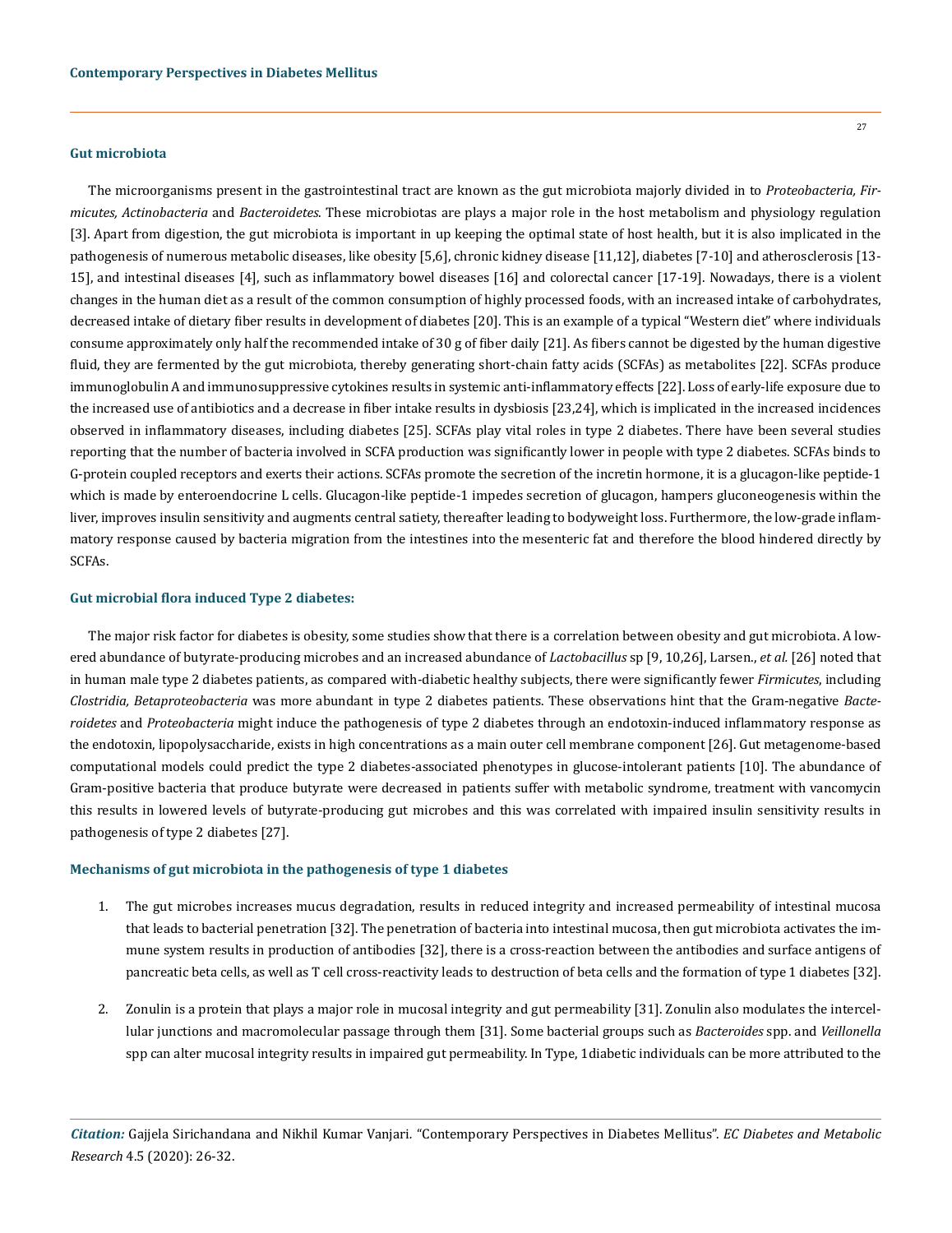binding of *Veillonella* to colonic crypt cells rather than a change in zonulin levels. *Veillonella* produces lactate is pushed to the luminal surface and weakens tight junctions [31].

- 3. Butyrate is a major by-product of the metabolism of gut microbes and it plays a major role in colonic T-reg induction, downregulation of proinflammatory macrophages and enhancement of gut barriers integrity through increasing mucin production [33,34].
- 4. Gut microbiota produces short-chain fatty acids (SCFA) by ingesting and fermenting the fibers [35-37]. SCFAs enter the blood circulation and modulate T-reg differentiation; thus autoimmunity is prevented [28,38-40]. Genera *Bacteroides* and *Prevotella* were increased in most of the Type1diabetes individuals, can alter the gut microbial flora by succinate and acetate, these are the by-products' of anaerobic metabolism results in weakening of epithelial tight junctions, decrease gut mucosal integrity, block T-reg differentiation and activates inflammatory pathways [30,31]. These bacteria can also produce Glutamic acid decarboxylase (GAD) which can stimulate GAD autoimmunity by molecular mimicry [29].

#### **Other new perspectives**

Less do we known about the long-term effect of weight loss on the development of T2DM and CVD outcomes in the form of death, myocardial infarction, and stroke. Currently ongoing are clinical trials that use health-promoting lifestyle interventions, new drugs and even surgery, which are all aimed at weight loss, reduction in disease manifestations, and improved outcomes [41]. It is showed the alterations of the abundance and diversity of the intestinal microbiota and the perturbation of metabolites in ZDF rats (fa/fa) [42]. It is found three potential biomarkers of intestinal microbiota that may lead to perturbation in plasma metabolites [42]. This may promotes new pathogenesis of obesity-related T2DM, but we also need to study further about the causal relationship between intestinal microbe and T2DM, so as to find the target of T2DM treatment or preventive measures [42] *E. hirae* WEHI01 has the potential to ameliorate type 2 diabetes in rats and provide a promising rationale for further research into the prevention and treatment of T2DM [43].

#### **New delivery systems**

**Continuous subcutaneous insulin infusion (pump therapy):** The development of technology within the Nineteen Seventies and Nineteen Eighties, pump medical aid has been reintroduced for the effective treatment of polygenic disorder. A rapid-acting hypoglycaemic agent analogue are infused, typically in little amounts into the abdomen or buttocks and additional boluses are calculated supported each meal and snack. The key advantage of pump medical aid is improved hypoglycaemic agent material medica. Variable the basal rate will facilitate regulate nightlong glucose levels. Pump medical aid is appropriate for people suffered with frequent hypoglycemic episodes and it's conjointly helpful in individual's unknowingness of hypoglycaemia, previous evidences shows that reduced hypoglycemic states in pump medical aid users [44,45], the pump medical aid has some limitations as a result of the infused hypoglycemic agent is rapid-acting, mechanical interruption of the pump will speedily cause ketonemia, it should be in physiological state, to avoid this issues frequent blood sugar observation is critical. The key disadvantage of pump medical aid use in population is high value and there's no accessibility of state funds. However, some non-public insurance firms currently accessible to subsidize the price of the pump medical aid. This could be helpful in once the patient may be a kid or adolescent.

#### **Aerosols**

Hypoglycemic agent conjointly accessible in aerosols forms however solely phase III {clinical trial phase III| clinical trial clinical test} clinical trial studies were completed. These aerosols contains long hypoglycemic agent use once daily. However, aerosol delivery needs six fold the most quantity of hypoglycemic agent for a similar effective dose as Associate in Nursing injection, ends up in increase the price

*Citation:* Gajjela Sirichandana and Nikhil Kumar Vanjari*.* "Contemporary Perspectives in Diabetes Mellitus". *EC Diabetes and Metabolic Research* 4.5 (2020): 26-32.

28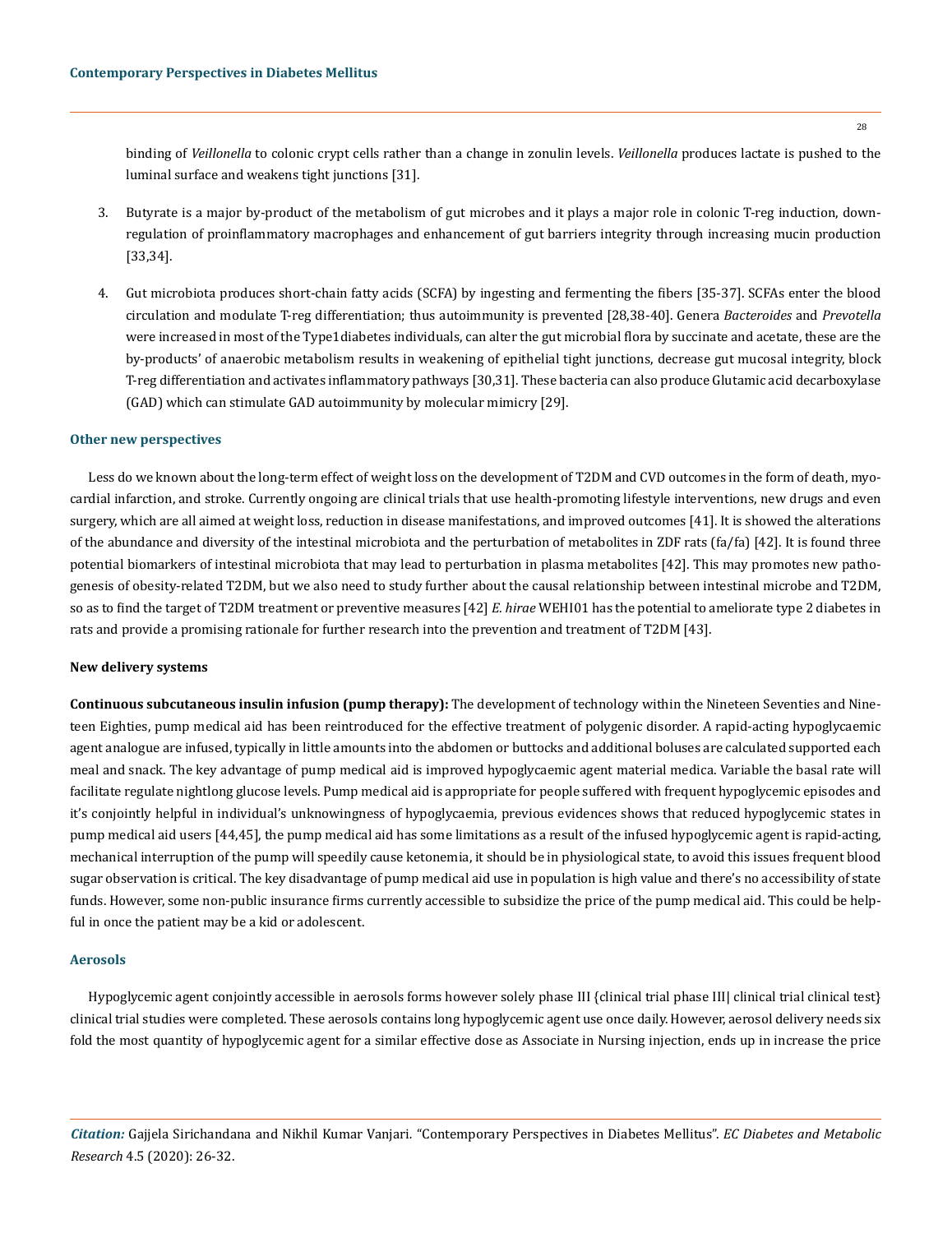burden on the people and this can be the key barrier to widespread use. The key disadvantage of aerosols is use massive amounts of hypoglycemic agent ends up in aspect effects and long run safety isn't better-known. Today all hypoglycemic agent delivery systems deliver hypoglycemic agent to the circulation instead of the enter portal circulation. However major disadvantage of general delivery system was it contributes the hypoglycemic agent resistance associated with fatness and adolescence and should be a serious barrier to physiological hypoglycemic agent replacement. However, a way of accessing the enter portal circulation isn't presently visible.

#### **New monitoring systems**

#### **Continuous blood sugar monitoring**

Its accustomed live intermittent capillary blood sugar levels and conjointly provides a limited glimpse of blood sugar levels that can fluctuate wide over twenty four hours.

Continuous glucose observation is a sophisticated technological system [46,47]. It's helpful in assessment of fluctuations in postprandial glucose and nocturnal hypoglycemia, particularly continuous glucose observation helpful in programming nightlong basal hypoglycemic agent rates for pump medical aid. In Australia Continuous observation systems are accessible to live interstitial blood sugar via Associate in nursing inward cannula within the abdomen or buttocks. however major disadvantage is pricey (\$5000 or more) and, Devices beneath investigation have alarms to alert patients to aldohexose levels outside and conjointly provides immediate read-outs, at present, are most applicable to be used by polygenic disorder canters that lend devices to patients for restabilization.

#### **Non-invasive blood sugar monitoring**

Frequent automatic aldohexose readings are often obtained non-invasively through the method of reverse ionic medication, throughout which a coffee current pulls aldohexose molecules through the skin for assortment in an exceedingly gel disc. A tool that's worn sort of a watch is approved for patients aged over seven years within the U.S., however its value (about US\$1000 for the device and quite US\$100 per disposable 12-hour sensor) limits a lot of widespread use.

#### **HbA1c measurement**

Measuring of glycosylated Hb (HbA1c) remains the criterion standard 5: Glycosylated Hb (HbA1c) levels and polygenic disorder complications:

- 1. In traditional aldohexose tolerance, HbA1c level is typically < five-hitter.
- 2. In polygenic disorder, Associate in Nursing HbA1c level > V-E Day indicates poor glycaemic management and a desire to assess medical aid and adherence.
- 3. A decrease in HbA1c level of one mathematical notation has been shown to steer to: a 10% reduction in microvascular complications in kind two polygenic disorder (UKPDS trial13) and a 20% - 30% reduction in microvascular complications in kind one polygenic disorder (DCCT trial3), with associated less important reductions in macro vascular complications.
- 4. In treating polygenic disorder, the advantages of decreasing HbA1c level should be weighed against the chance of aspect effects and also the ability of the patient to comply; therefore, the "target" HbA1c level should be personalized.
- 5. HbA1c levels < 6 June 1944 are terribly troublesome to attain in polygenic disorder while not serious aspect effects, like grave hypoglycaemia. To gauge the end result of polygenic disorder management.

*Citation:* Gajjela Sirichandana and Nikhil Kumar Vanjari*.* "Contemporary Perspectives in Diabetes Mellitus". *EC Diabetes and Metabolic Research* 4.5 (2020): 26-32.

29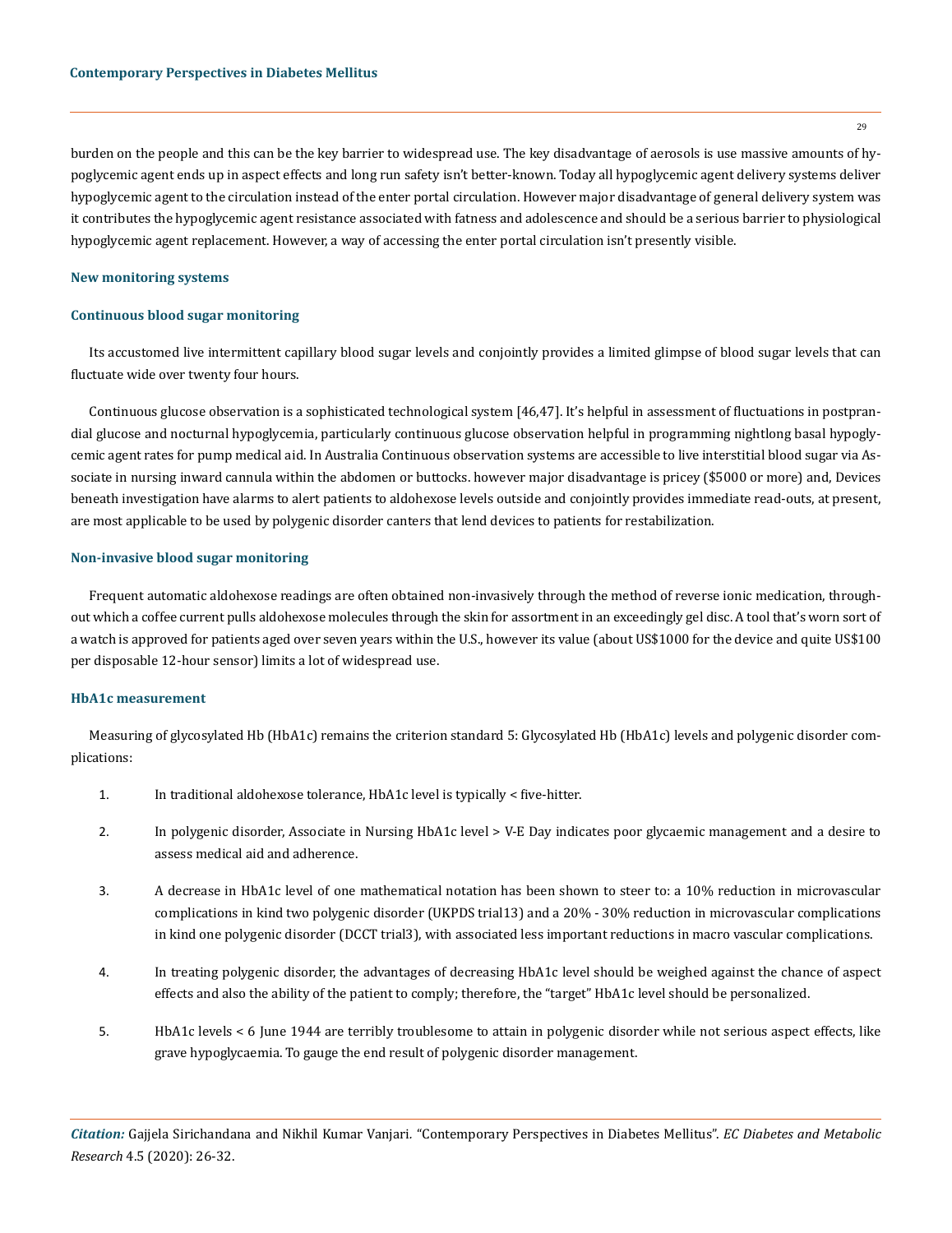## **Conclusion**

Our study shows that significant association between the alterations in intestinal microbial flora composition and diabetes, reduce the intake of carbohydrates and highly processed food, use of prebiotics, probiotics, and fecal microbial transplantation to modulate gut microbiome can reduce HbA1c level so it is often considered as a complementary strategy for T1D management, so as to detect early evidence of dysbiosis and prevention of T1D progression, serial stool exams in genetically susceptible children are often done by employing a specific kit that semi-quantitatively compares microbiota composition of healthy control and suspected individual. In designing the kit, Firmicutes: Bacteroidetes ratio should be considered, and this review also gives the knowledge regarding the advances in insulin delivery systems (such as Pump therapy and aerosols) to manage overnight blood sugar levels and also explains the new monitoring systems in diabetic individuals like continuous blood glucose monitoring and HBA1c measurement to stop recurrent hypoglycaemic states in diabetic individuals.

#### **Bibliography**

- 1. [Aw W and Fukuda S. "Understanding the role of the gut ecosystem in diabetes mellitus".](https://www.ncbi.nlm.nih.gov/pubmed/28390093) *Journal of Diabetes Investigation* 9.1 (2018): [5-12.](https://www.ncbi.nlm.nih.gov/pubmed/28390093)
- 2. College NR., *et al.* "Davidson's principles and practice of medicine". Edinburgh; New York: Churchill Livingstone/Elsevier (2010).
- 3. Qin J., *et al.* ["A human gut microbial gene catalogue established by metagenomic sequencing".](https://www.nature.com/articles/nature08821) *Nature* 464 (2010): 59-65.
- 4. [Aw W and Fukuda S. "An integrated outlook on the metagenome and metabolome of intestinal diseases".](https://www.ncbi.nlm.nih.gov/pmc/articles/PMC5548254/) *Diseases* 3 (2015): 341-359.
- 5. Turnbaugh PJ., *et al.* ["An obesity associated gut microbiome with increased capacity for energy harvest".](https://www.nature.com/articles/nature05414) *Nature* 444 (2006): 1027- [1031.](https://www.nature.com/articles/nature05414)
- 6. Ridaura VK., *et al.* ["Gut microbiota from twins discordant for obesity modulate metabolism in mice".](https://www.ncbi.nlm.nih.gov/pubmed/24009397) *Science* 341 (2013): 1241214.
- 7. Turnbaugh PJ., *et al.* ["A core gut microbiome in obese and lean twins".](https://www.ncbi.nlm.nih.gov/pubmed/19043404) *Nature* 457 (2009): 480-484.
- 8. Wen L., *et al.* ["Innate immunity and intestinal microbiota in the development of type 1 diabetes".](https://www.nature.com/articles/nature07336) *Nature* 455 (2008): 1109-1113.
- 9. Qin J., *et al.* ["A metagenome-wide association study of gut microbiota in type 2 diabetes".](https://www.researchgate.net/publication/231612829_A_metagenome-wide_association_study_of_gut_microbiota_in_type_2_diabetes) *Nature* 490 (2012): 55-60.
- 10. Karlsson FH., *et al.* ["Gut metagenome in European women with normal, impaired and diabetic glucose control".](https://www.nature.com/articles/nature12198) *Nature* 498 (2013): [99-103.](https://www.nature.com/articles/nature12198)
- 11. Wang F., *et al.* ["Gut bacterial translocation contributes to microinflammation in experimental uremia".](https://www.researchgate.net/publication/225054164_Gut_Bacterial_Translocation_Contributes_to_Microinflammation_in_Experimental_Uremia) *Digestive Diseases and Sciences*  [57 \(2012\): 2856-2862.](https://www.researchgate.net/publication/225054164_Gut_Bacterial_Translocation_Contributes_to_Microinflammation_in_Experimental_Uremia)
- 12. Mishima E., *et al.* ["Alteration of the intestinal environment by lubiprostone is associated with amelioration of adenine-induced CKD".](https://www.ncbi.nlm.nih.gov/pubmed/25525179)  *[American Society of Nephrology](https://www.ncbi.nlm.nih.gov/pubmed/25525179)* 26 (2015): 1787-1794.
- 13. Tang WH., *et al.* ["Intestinal microbial metabolism of phosphatidylcholine and cardiovascular risk".](https://www.ncbi.nlm.nih.gov/pubmed/23614584) *The New England Journal of Medicine* [368 \(2013\): 1575-1584.](https://www.ncbi.nlm.nih.gov/pubmed/23614584)
- 14. Koeth RA., *et al.* ["Intestinal microbiota metabolism of L-carnitine, a nutrient in red meat, promotes atherosclerosis".](https://www.ncbi.nlm.nih.gov/pmc/articles/PMC3650111/) *Nature Medicine*  [19 \(2013\): 576-585.](https://www.ncbi.nlm.nih.gov/pmc/articles/PMC3650111/)
- 15. Wang Z., *et al.* ["Non-lethal inhibition of gut microbial trimethylamine production for the treatment of atherosclerosis".](https://www.ncbi.nlm.nih.gov/pubmed/26687352) *Cell* 163 [\(2015\): 1585-1595.](https://www.ncbi.nlm.nih.gov/pubmed/26687352)

*Citation:* Gajjela Sirichandana and Nikhil Kumar Vanjari*.* "Contemporary Perspectives in Diabetes Mellitus". *EC Diabetes and Metabolic Research* 4.5 (2020): 26-32.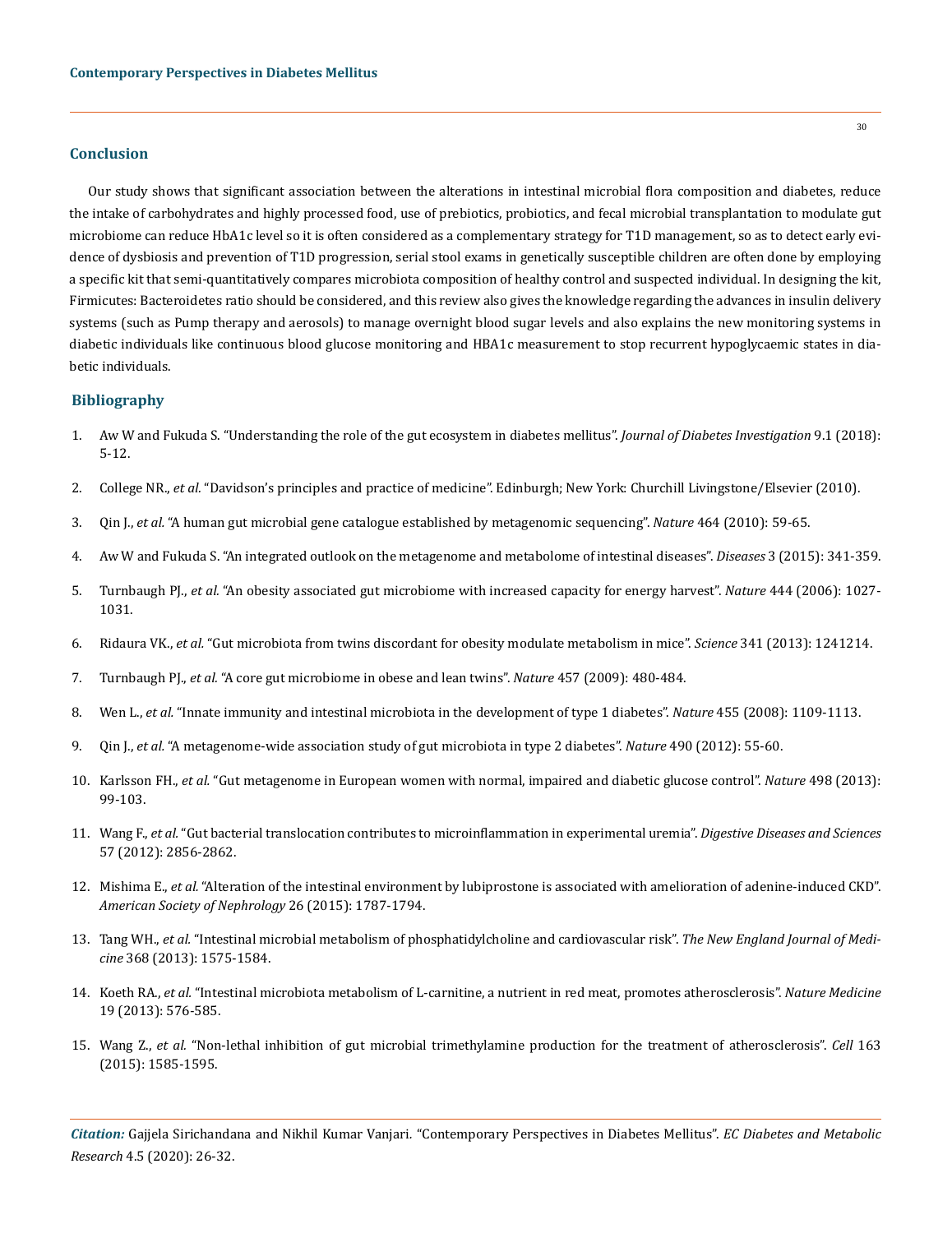- 16. Molodecky NA., *et al.* ["Increasing incidence and prevalence of the inflammatory bowel diseases with time, based on systematic re](https://www.ncbi.nlm.nih.gov/pubmed/22001864)view". *[Gastroenterology](https://www.ncbi.nlm.nih.gov/pubmed/22001864)* 142 (2012): 46-54.
- 17. Scanlan PD., *et al.* ["Culture independent analysis of the gut microbiota in colorectal cancer and polyposis".](https://www.ncbi.nlm.nih.gov/pubmed/18237311) *Applied and Environmental Microbiology* [10 \(2008\): 789-798.](https://www.ncbi.nlm.nih.gov/pubmed/18237311)
- 18. Belcheva A., *et al.* ["Gut microbial metabolism drives transformation of MSH2-deficient colon epithelial cells".](https://www.ncbi.nlm.nih.gov/pubmed/25036629) *Cell* 158 (2014): 288- [299.](https://www.ncbi.nlm.nih.gov/pubmed/25036629)
- 19. Schulz MD., *et al.* ["High-fat-diet-mediated dysbiosis promotes intestinal carcinogenesis independently of obesity".](https://www.ncbi.nlm.nih.gov/pubmed/25174708) *Nature* 514 (2014): [508-512.](https://www.ncbi.nlm.nih.gov/pubmed/25174708)
- 20. King DE., *et al.* ["Trends in dietary fiber intake in the United States, 1999-2008".](https://www.ncbi.nlm.nih.gov/pubmed/22709768) *Journal of the Academy of Nutrition and Dietetics* 112 [\(2012\): 642-648.](https://www.ncbi.nlm.nih.gov/pubmed/22709768)
- 21. McGill CR., *et al.* ["Ten-year trends in fiber and whole grain intakes and food sources for the United States population: National Health](https://www.ncbi.nlm.nih.gov/pmc/articles/PMC4344579/)  [and Nutrition Examination Survey 2001-2010".](https://www.ncbi.nlm.nih.gov/pmc/articles/PMC4344579/) *Nutrients* 7 (2015): 1119-1130.
- 22. Tan J., *et al.* ["The role of short chain fatty acids in health and disease".](https://www.ncbi.nlm.nih.gov/pubmed/24388214) *Advances in Immunology* 121 (2014): 91-119.
- 23. Frank DN., *et al.* ["Investigating the biological and clinical significance of human dysbiosis".](https://www.ncbi.nlm.nih.gov/pubmed/21775143) *Trends in Microbiology* 19 (2011): 427-434.
- 24. Jiang W., *et al.* ["Dysbiosis gut microbiota associated with inflammation and impaired mucosal immune function in intestine of hu](https://www.ncbi.nlm.nih.gov/pubmed/25644696)[mans with non-alcoholic fatty liver disease".](https://www.ncbi.nlm.nih.gov/pubmed/25644696) *Scientific Reports* 5 (2015): 8096.
- 25. Mikkelsen KH., *et al.* ["Use of antibiotics and risk of type 2 diabetes: a population-based case control study".](https://www.semanticscholar.org/paper/Use-of-Antibiotics-and-Risk-of-Type-2-Diabetes%3A-A-Mikkelsen-Knop/ad7694ae70bb13ad92e49764de8d0caf7e50c2da) *The Journal of Clinical [Endocrinology and Metabolism](https://www.semanticscholar.org/paper/Use-of-Antibiotics-and-Risk-of-Type-2-Diabetes%3A-A-Mikkelsen-Knop/ad7694ae70bb13ad92e49764de8d0caf7e50c2da)* 100 (2015): 3633.
- 26. Larsen N., *et al.* ["Gut microbiota in human adults with type 2 diabetes differs from non-diabetic adults".](https://journals.plos.org/plosone/article/comments?id=10.1371/journal.pone.0009085) *PLoS ONE* 5 (2010): e9085.
- 27. Vrieze A., *et al.* ["Impact of oral vancomycin on gut microbiota, bile acid metabolism, and insulin sensitivity".](https://www.ncbi.nlm.nih.gov/pubmed/24316517) *Journal of Hepatology* 60 [\(2014\): 824-831.](https://www.ncbi.nlm.nih.gov/pubmed/24316517)
- 28. Alkanani AK., *et al.* ["Alterations in intestinal microbiota correlate with susceptibility to type 1 diabetes".](https://www.ncbi.nlm.nih.gov/pubmed/26068542) *Diabetes* 64.10 (2015): 3510- [3520.](https://www.ncbi.nlm.nih.gov/pubmed/26068542)
- 29. De Goffau MC., *et al.* ["Aberrant gut microbiota composition at the onset of type 1 diabetes in young children".](https://europepmc.org/article/med/24930037) *Diabetologia* 57.8 [\(2014\): 1569-1577.](https://europepmc.org/article/med/24930037)
- 30. Maffeis C., *et al.* ["Association between intestinal permeability and faecal microbiota composition in Italian children with beta cell](https://www.ncbi.nlm.nih.gov/pubmed/26891226)  autoimmunity at risk for type 1 diabetes". *[Diabetes Metabolism Research and Reviews](https://www.ncbi.nlm.nih.gov/pubmed/26891226)* 32.7 (2016): 700-709.
- 31. Leiva-Gea I., *et al.* ["Gut microbiota differs in composition and functionality between children with type 1 diabetes and MODY2 and](https://www.ncbi.nlm.nih.gov/pubmed/30224347)  [healthy control subjects: a case–control study".](https://www.ncbi.nlm.nih.gov/pubmed/30224347) *Diabetes Care* 41.11 (2018): 2385-2395.
- 32. Cole DK., *et al.* ["Hotspot autoimmune T cell receptor binding underlies pathogen and insulin peptide cross-reactivity".](https://www.ncbi.nlm.nih.gov/pubmed/27183389) *Journal of Clinical Investigation* [126.6 \(2016\): 2191-2204.](https://www.ncbi.nlm.nih.gov/pubmed/27183389)
- 33. Hamer HM., *et al.* ["Review article: the role of butyrate on colonic function".](https://www.ncbi.nlm.nih.gov/pubmed/17973645) *Alimentary Pharmacology and Therapeutics* 27.2 (2008): [104-119.](https://www.ncbi.nlm.nih.gov/pubmed/17973645)
- 34. Furusawa Y., *et al.* ["Commensal microbe-derived butyrate induces the differentiation of colonic regulatory T cells".](https://www.nature.com/articles/nature12721) *Nature* 504.7480 [\(2013\): 446-450.](https://www.nature.com/articles/nature12721)

*Citation:* Gajjela Sirichandana and Nikhil Kumar Vanjari*.* "Contemporary Perspectives in Diabetes Mellitus". *EC Diabetes and Metabolic Research* 4.5 (2020): 26-32.